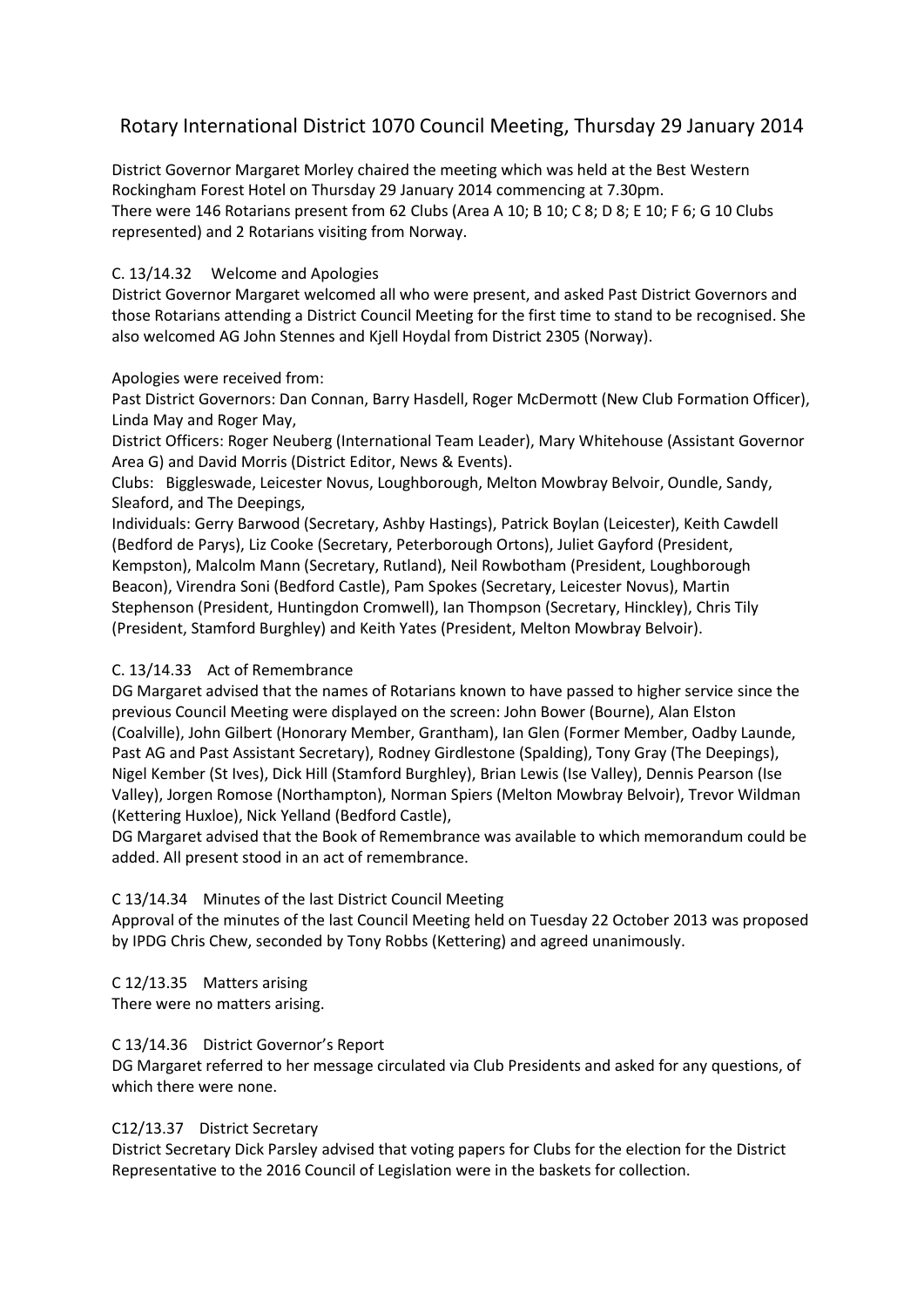Following the delegated powers used for the nomination of a candidate for RI Director 2015/17, DS Dick said that he had received a written request as to what other delegated powers were available to the District Executive. He advised that the main delegated powers were to authorise Clubs to accept Associate Members and virement of funds between lines within the current budget. Everything else had to be agreed at the District Council meetings.

DS Dick said that so far 51 incoming Presidents 50 secretaries and 50 treasurers were shown on the District Database and asked Club Secretaries of the remaining Clubs to update their records.

District Protection, Equality and Diversity Officer, David Brown had nothing to add to his written report.

Health and Safety Officer, John Steedman reported that a new version of the RIBI H&S Manual should be available for Presidents Elect at PETS.

#### C 13/14.36 District Treasurer's Report

DG Margaret advised that the 2012/13 accounts had been circulated with just less notice than required by Standing Order and asked for agreement for the accounts to be considered at this shortened notice. This was agreed unanimously.

DT Eric Lenox, having received no questions, proposed adoption of the accounts for the year ended 30 June 2013; this was seconded by IPDG Chris Chew and agreed unanimously.

Following a request by DT Eric there were no questions concerning the accounts for the period ended 31 December 2013.

With regard to the 2014/15 Budget, DT Eric said that he had comments concerning Kid Out and Calvert to which he had replied in his written report. Tony Robbs (Chairman, Community Team) said that that Kids Out epitomised Rotary Service Above Self and he was very sad that the District subsidy had been reduced which would necessitate an increased cost (for June 2015) to participating Clubs from £125 to £155 which following a previous large increase he considered unworkable. He also said no member of the Executive had visited a Committee meeting to discuss this funding change. Mark Winfield (Calvert project organiser) said that he regretted the reduction in District budget for Calvert. DT Eric said that for consistency with other projects the Executive had decided that where an activity was not a constitutional District requirement then the administration cost would still be covered by the District budget but not the participation cost. In a plea to support extra funding for Kids Out, Bryan Swain (Huntingdon Cromwell) suggested that money budgeted for such items as the Presidents' Tea Party at District Conference could be used. Mike Warrington (Stamford) suggested that another way forward was for a proposal to be made that the capitation fee be increased to £33 to provide funding for these projects. No seconder came forward.

DG Margaret said that the District was totally committed to these two projects and the decision to limit the subsidy to administrative costs had not been taken lightly. The Kids Out Charity had significant reduced its contribution and the reserves for this project had been used up. It was not fair on those Clubs that did not take part, or those from the edge of the District who used other facilities, to subsidise the participation costs.

DT Eric proposed adoption of the District Budget for 2014/15 as circulated including a District Capitation Fee of £32 per member be adopted. This was seconded by AG John Dehnel (Melton Mowbray) and carried with 10 votes against.

#### C 13/14.37 Assistant Governors' Reports

There were no additions or questions concerning the written reports which had been circulated.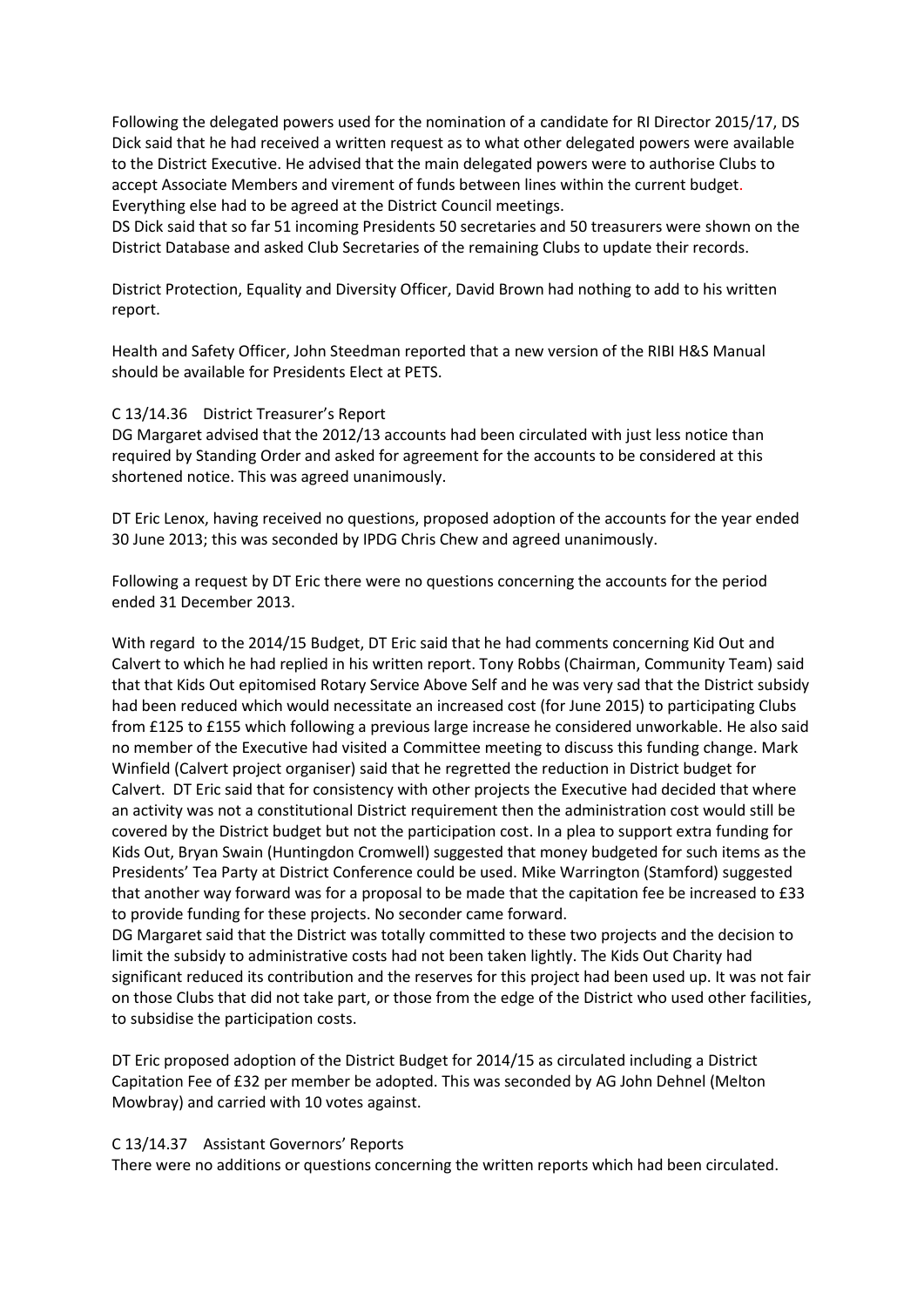### C 13/14.24 Frequency of District Council Meetings

DG Margaret introduced this item and emphasised that although the proposal came from several Clubs, in accordance with SO only one Club could propose.

On behalf of the Rotary Club of Grantham, Kevin Lawry proposed "That from July 2014 onwards, Council Meetings of District 1070 be held three times annually; a frequency allowed under RIBI bylaws and practiced by the majority of Districts within RIBI. A schedule for these Council Meetings and the associated preparation meetings be planned by the Executive to best accommodate the administrative needs of District 1070."

Kevin Lawry said that this proposal was being put forward after agreement of Clubs in Area A and taking account of the long drive on dark evenings to the January meeting. Of all the Districts in RIBI, 22 out of the 24 that responded held only three meetings per year. Area open meetings gave Clubs a good opportunity to discuss topics of wider Rotary interest. There would be a significant financial saving in reducing the series of meetings by 25%. And a significant reduction in carbon footprint would be achieved. DGE Ken Billington seconded the proposal on behalf of the District Executive. Bob Seery (Thrapston & Raunds) said he was against the proposal as four meetings were needed to perform the proper duties of the Council. The meetings should be changed to be more effective with members taking a more active part. After a question from DG Margaret he confirmed that he was not speaking on behalf of his Club although no objections had been raised against his views when talking to members from his Club. AG John Dehnel said that members could become actively involved by joining District committees, or they could contact their Assistant Governor who could then raise matters at the District Executive meetings. AG Chris Davies said that Area forums were a good place for views to be put forward and discussed. District Independent Accounts Examiner Robin Gibson said that to comply with Standing Orders, the previous year's accounts and the budget for the forthcoming year were approved at the January meeting. DT Eric said that although the meeting dates had not been determined he had agreed that there would be sufficient time for the accounts to be approved at a November meeting and the budget could be approved at a meeting in March. David French (Blaby Meridian) proposed that voting on the motion was postponed so that "flesh could be put on the bone" including a specific meeting schedule. There was no seconder to this proposal. Colin Scott (Holbeach) asked "What was so special that District 1070 needed four meetings a year?" that it was not sensible to hold a meeting because we always had; and that it was a good idea to vote for this proposal. DG Margaret said that Area meetings were a good forum where Rotarians did not feel the need to hold back and that AGs would report back to the District Executive.

The proposal was agreed by 129 votes in favour, 3 against and 4 abstentions. It was agreed that a schedule of dates for future meetings to be presented at the April meeting.

### C 13/14.39 Project Team Chairmen's Reports

The following items were in addition to the written reports circulated by all Committees. **Youth**: Moira Bartlett said that all Rotaract Clubs in the District had been represented at a meeting last Saturday and it was good that all were now in touch and she hoped many ideas from the meeting could be put into practice. The Rotaract challenge had taken place at Youth Speak semifinals and Young Chef, and would culminate on 21 June 2014 at the District Showcase/Young Designer competition. She asked Clubs to support their entrants by attending the Youth competitions. She reminded Clubs participating in Young Artist to let her know by 14 February 2014. Moira asked for volunteers interested in running Young Chef next year, Young Musician, or taking over as District Interact Officer to contact her.

PDG Andrew Cowling said that applications forms were in the baskets for our District's 30<sup>th</sup> anniversary RYLA (Rotary Youth Leadership Awards) taking place 26 July – 2 August 2014. He offered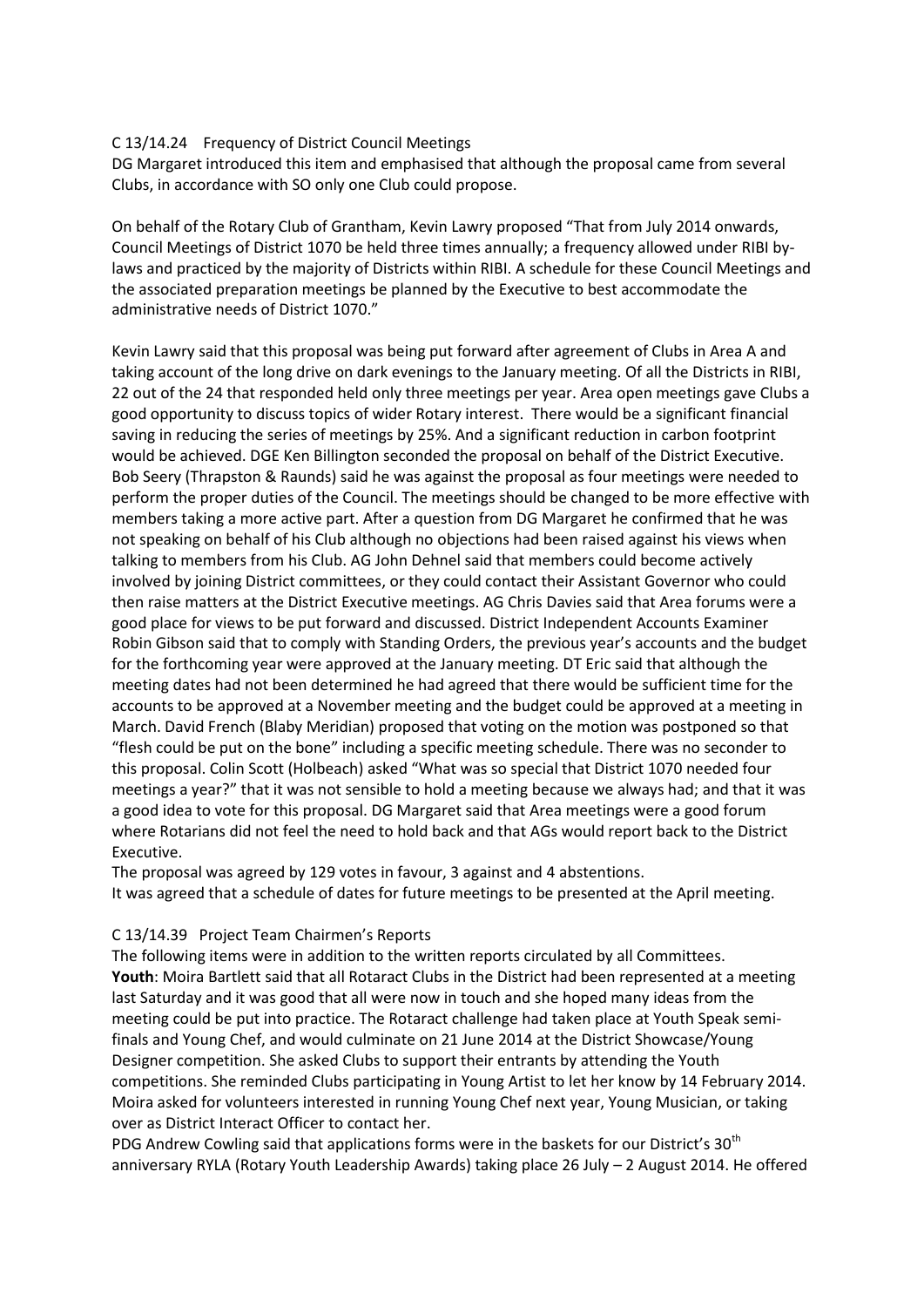to speak at any Club who had not yet participated and said a DVD made jointly by Districts 1070 and 1080 was available.

Martin Bridge (South Holland) said that whilst the District Website was excellent it did not contain details about Rotaract. District Chairman for Rotaract, Alan Jukes (Brackley) offered assistance to any Clubs considering forming a Rotaract Club.

**Community**: Tony Robbs asked for volunteers to join the Committee for 2014/15. Calvert organiser, Mark Winfield (Rushden) asked Clubs to get applications in early to ensure a place was available. He expected to be short of Rotaract helpers and said applications from members of Rotarians families over 18 would be welcomed. DG Margaret commended Calvert as an amazing project.

**Community/Vocational Awards**. DG Margaret recommended we share ideas with other Clubs; she had seen so many good projects on her visits, all of which merited wider dissemination. Support Team Chairmen's Reports

The following items were in addition to the written reports circulated by Committees.

**Communications**: Tim Tucker referred to the Bus Polio advert photograph competition and DG Margaret announced that AG Mary Whitehead was the winner.

Leadership, Development & Training: Peter Brearley advised that all District Team members and potential members were invited to attend the District Team Development Day taking place on Saturday 8 February 2014, and requested bookings to be made by 3 February 2014. He said that following requests a training course was being developed for Club Charity Account Trustees. This would be run as a small group with the first taking place in March and anyone interested should contact him.

**Membership**: A new Club is in formation at Groby near Leicester.

**Conference**: Conference Manager, Neville Thompson asked for any questions about the 2014 Scarborough Conference budget. Robert Palmer (Thrapston & Raunds) said he was pleased to see the budget had been amended to show a small profit but asked whether the Conference Committee could look at further savings such as not holding the Presidents' Tea Party or reducing the number at the Sunday lunch. Robert requested a poll was taken amongst Incoming Presidents at PETS to see how many wished to attend the Tea Party.

CM Neville said that the Conference Committee included items requested by the DG for that year. IPDG Chris Chew explained that the Tea Party had been used in the past to give a compulsory forum for the RI/RIBI Representative to speak avoiding an additional slot in the plenary programme. Geoff Nichols (South Holland) said that when he was conference manager, the RI requirement was for nine hours of business.

It was emphasised this no longer applies. DG Margaret commented she gave the choice to 2013/14 Presidents, time in York or a session with the RI representative; it had been their choice.

In reply to a question from Richard Wharton (Loughborough Beacon), CM Neville said the cost of transport of regalia included the year-long storage and transport of a pallet of equipment and files. He also confirmed that the main hotels would be providing free car parking and a reduced rate with NCP had been negotiated for other hotels.

CM Neville proposed adoption of the budget for the 2014 Conference in Scarborough as circulated including a Registration Fee of £40 per delegate. This was seconded David French (Blaby Meridian) and agreed unanimously.

# C 13/14.40 The Rotary Foundation

Foundation Chairman, Trevor Davies advised that a PeaceJam for Rotarians and school partners would be held on Saturday 12 July 2014. Booking details had been put in the baskets for the